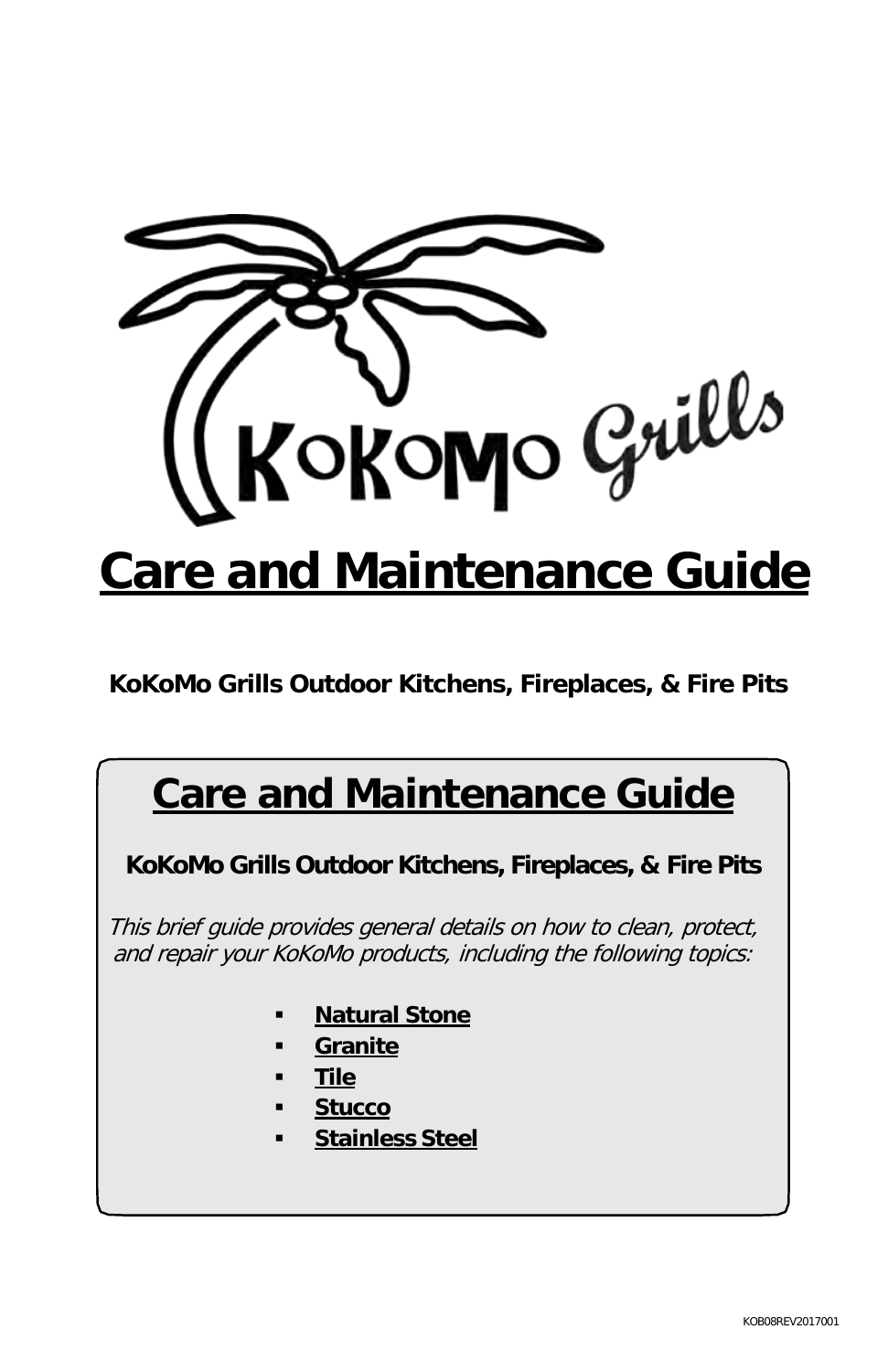# **Natural Stone**

A natural characteristic of travertine, granite and marble is its inherent lack of uniformity. Since it is a completely natural material, it can have a great amount of variations in color, shade, finish, tint, hardness, strength, and so on.

Any time you use natural stone, you can always expect differences from one tile to the next. You will frequently see dry seams, fissure veins, pits or fossils. These areas are often filled in at the factory. Over time through normal use, the fill may work its way out.

Although stone tiles are a natural product, it nevertheless can be affected by extremes in weather. Travertine, granite and marble are decorative and durable, but they have different compositions and wear differently in the elements.

We recommend homeowners keep their outdoor kitchen covered if they are concerned about damage from constant exposure to weather. This is particularly true in areas where there is snow, ice, or very hot weather conditions.

Stone is porous, especially marble, which often has natural fissure veins in the surface. Constant exposure to extreme heat or cold can cause these natural features to expand and eventually crack.

Although the stone has been properly finished and is suitable for use in an outdoor environment, the factory does not apply a weather sealant to our counter-tops. We never wish to second-guess how our customers want to use their barbecues or the locale they will use them in, so we leave the choice of applying a weather sealant entirely up to owners.

We do not recommend any specific brand or manufacturer, although there are literally hundreds of excellent products on the market customers may choose from.

In addition to maintaining the stone tile surfaces, outdoor kitchen owners need to know that the grout between the tile, while it is durable, can also be affected by both extremes in weather and by normal use. Grout is much easier to repair than stone tile. Gaps between the tile can cause water to seep into the outdoor kitchen and cause damage to the interior.

In those instances where natural cracks occur, we recommend having an experienced tile worker filling them with a material of a complementary color. After the filler sets and is sanded smooth, apply a weather sealant to help prevent further cracking.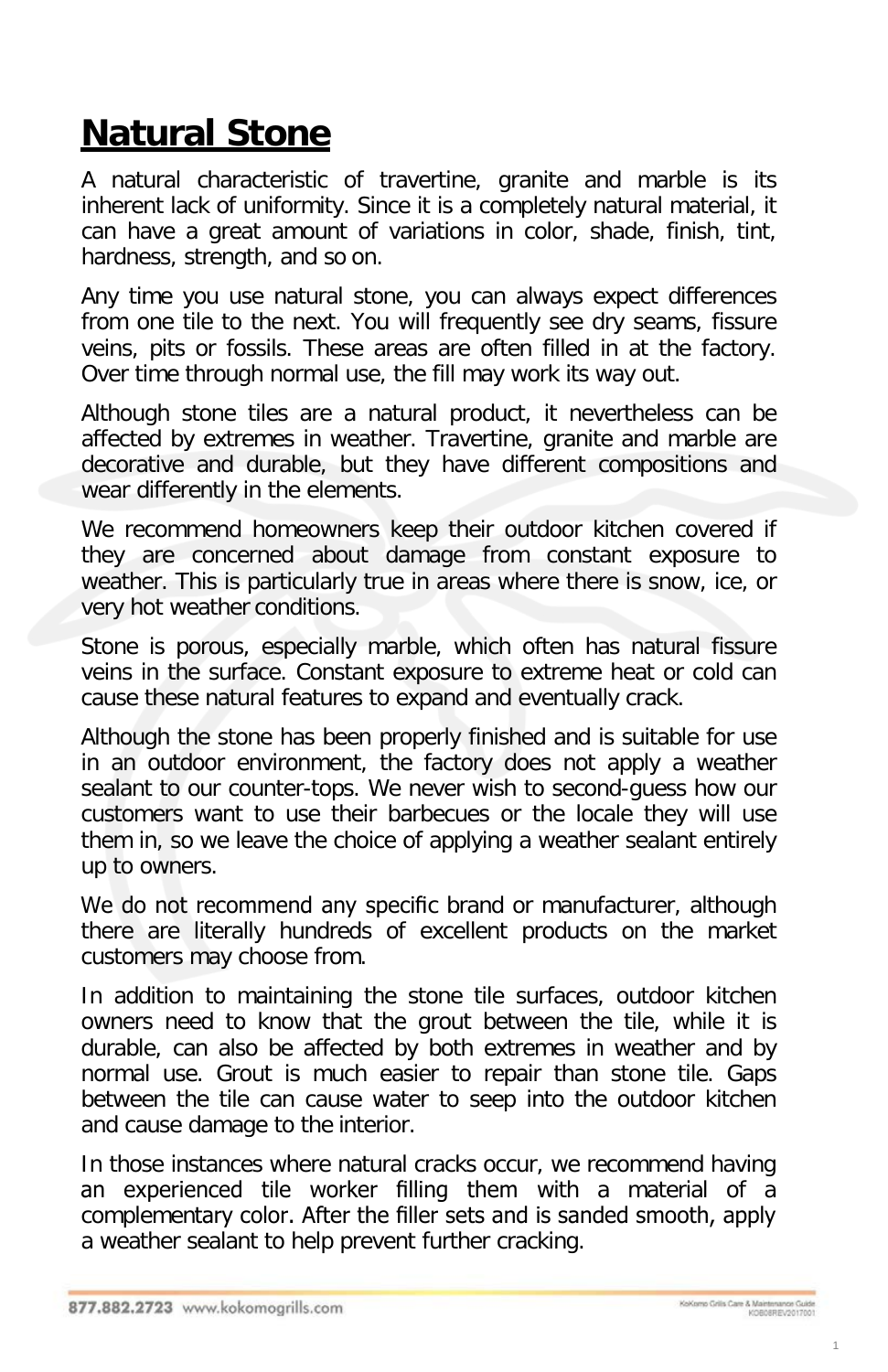# **Granite Top**

Clean stone surfaces with a few drops of neutral cleaner, stone soap (available from most Granite fabrication stores) or a mild liquid dishwashing deter-gent and warm water. Use a clean rag for bestresults.

- \* Too much cleaner or soap may leave a film and cause streaks.
- \* High acid content may etch the surface.
- \* Rinse the surface thoroughly after washing with the soap solution and dry with a soft cloth.
- \* Change the rinse water frequently.

### *Do*

- DO dust surfaces frequently
- DO clean surfaces with mild detergent or stone soap
- DO thoroughly rinse and dry the surface after washing

### *Don't*

- DO NOT use vinegar, lemon juice or any other cleaners containing acids.
- DO NOT use cleaners that contain acid such as bathroom cleaners, grout cleaners or tub & tile cleaners.
- DO NOT use abrasive cleaners such as dry cleansers or soft cleansers.
- DO NOT mix bleach and ammonia; this combination creates a toxic and lethal gas.

## *Scratches and Chips*

Small scratches are visible because they are lighter in color than the surrounding areas. Making them darker will hide them. On dark stones, we have had success using permanent black magic markers. Do not use them on lighter stones. Apply the marker to the scratch, let it dry, and then rub it off the surrounding area.

Both marble and granite may chip when subjected to a sudden impact. If you have a large chip, try to find the loose pieces. They can often be epoxied back into place. The chip can also be filled with colored epoxy to match the surrounding stone. Repairing this kind of damage should be left to other knowledgeable professionals.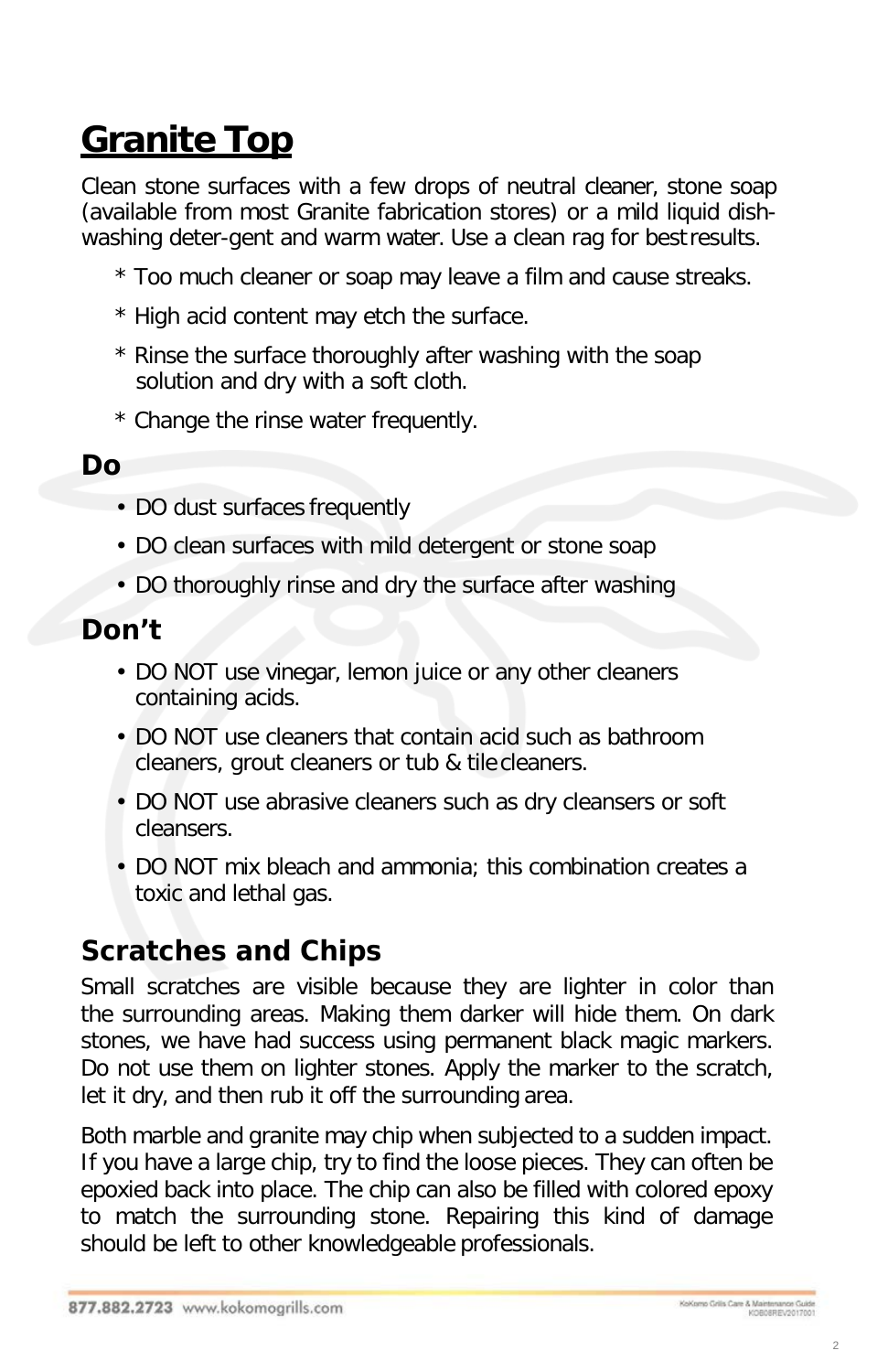# **Tile**

## *DO's and DON'Ts of Tile Care*

- DO test scouring pads in a small area first.
- DO use a silicone sealer on grout joints if continuous staining is a problem.
- DO read and follow label directions for all cleaners.
- DO keep this information and refer to it whennecessary.
- DO NOT combine ammonia and household bleaches.
- DO NOT use harsh cleaning agents (such as steel wool pads) which can scratch or damage the surface of your tile.
- DO NOT place sharp object on tile surface.
- Never use wax to clean tile surface.

### *Care*

- Protect against chipping by using a cutting board.
- Protect against scratches, especially on natural stone tiles.
- Avoid hard blows that can chip the tile.
- Avoid standing water or other liquids as it can deteriorate tile and/ or grout, and should always be removed.

## *Cleaning*

Wash with detergent solution, and rinse. To clean dingy grout, occasionally apply a solution of chlorine bleach and water to stand (no longer than 5 minutes); rinse thoroughly and wipe dry. Generalpurpose household cleaners may also be used if label says can be used on ceramic tile; follow directions exactly. NEVER use scouring powders or other abrasives as they will scratch the finish.

## *Stain Removal Guide*

| <b>Stain</b>                              | <b>Removal Agent</b>                                                              |
|-------------------------------------------|-----------------------------------------------------------------------------------|
| <b>Grease and fats</b>                    | Soda and water or commercial spot lifter                                          |
| Inks and colored dyes                     | Household bleach                                                                  |
| <b>Blood</b>                              | Hydrogen Peroxide or household bleach                                             |
| Coffee, tea, wine,<br>food, fruit, juices | Neutral cleaner in hot water followed by<br>hydrogen peroxide or household bleach |

Caution: Vinegar may damage some tile.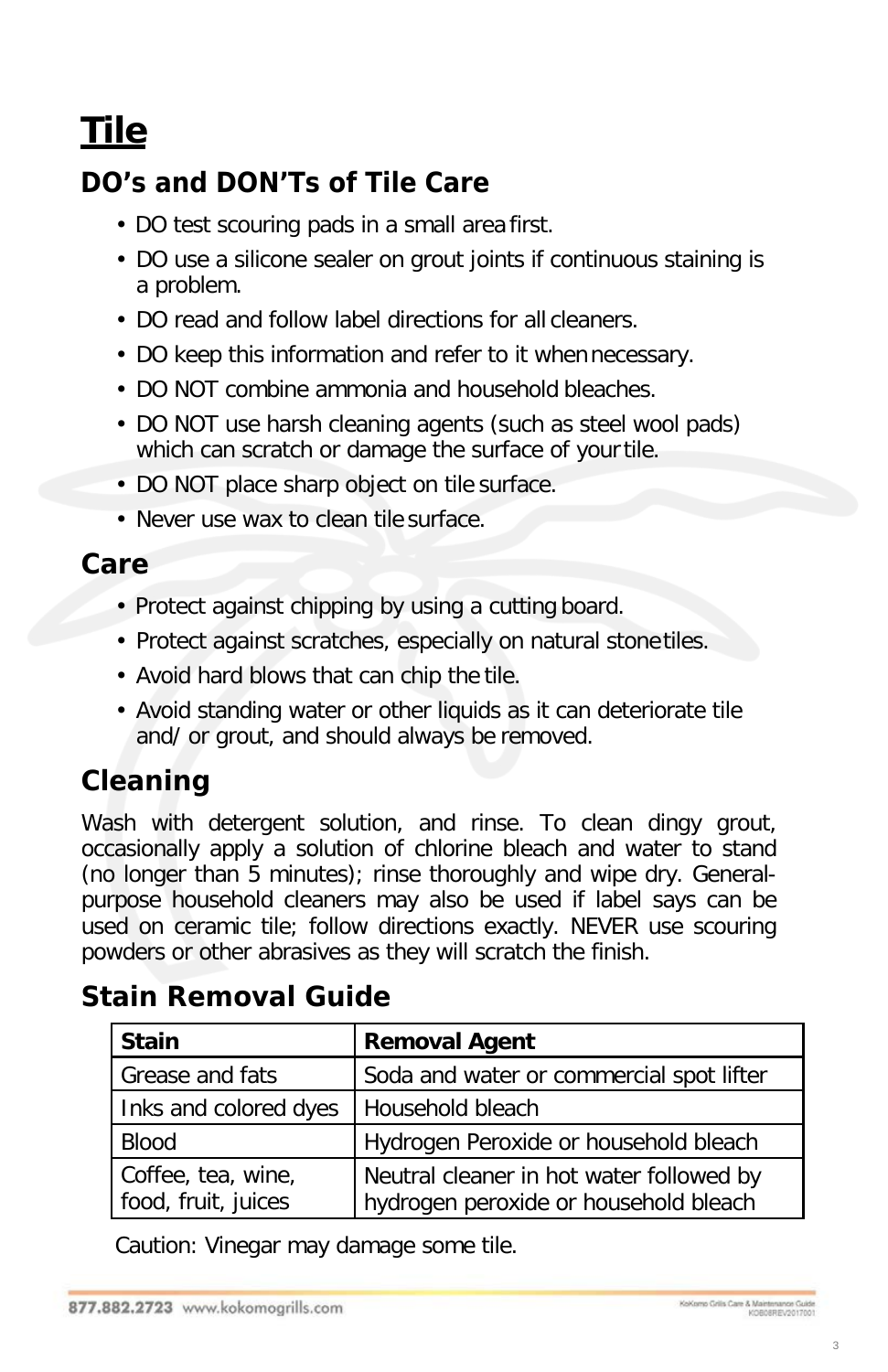### **Tile Repair**

Your outdoor kitchen was delivered with a care kit containing extra tiles. If tiles on your outdoor kitchen become damaged, remove the damaged tile with a chisel and replace it with a new tile. The new tile should be secured to the table with thin set. Once the thin set is dry, re-apply grout (also included in the care kit) to the tile.

## **Tile Grout**

The grout on your outdoor kitchen should be sealed with a grout sealer at least once a year. In colder climates, this process should be done more often.

If repair of your grout becomes necessary, use the grout supplied in your outdoor kitchen care kit. Mix in with water to the consistency of a thick pancake type mix and apply it to the problem area. Once applied, wipe excess material with a wet sponge.

# **Stucco**

If the stucco on your outdoor kitchen ever becomes damaged, it can be easily repaired using the stucco supplied in your outdoor kitchen care kit. Use your finger or a putty knife to apply the stucco to the problem area. Once the repair has been made, ensure the stucco container has an airtight seal so the remaining material will not harden, then it may be used for any future repairs.

# **Stainless Steel**

All exposed stainless steel surfaces require special attention if you want to keep them looking clean and bright. Following these simple instructions will help avoid scratching or damaging the finish and keep your stainless steel attractive.

Cleaning instructions for grill interiors, including racks and burners, are described after this section.

Although stainless steel grills will discolor and accumulate grime with regular use, they can keep their original shine with periodic cleaning. We strongly recommend using a surface protectant to prevent smudging and surface rust from accumulating.

The easiest way to clean the grill is immediately after cooking is completed. Doing so will extend the life of your grill, prevent grease fires, and present a pleasant appearance while you grill.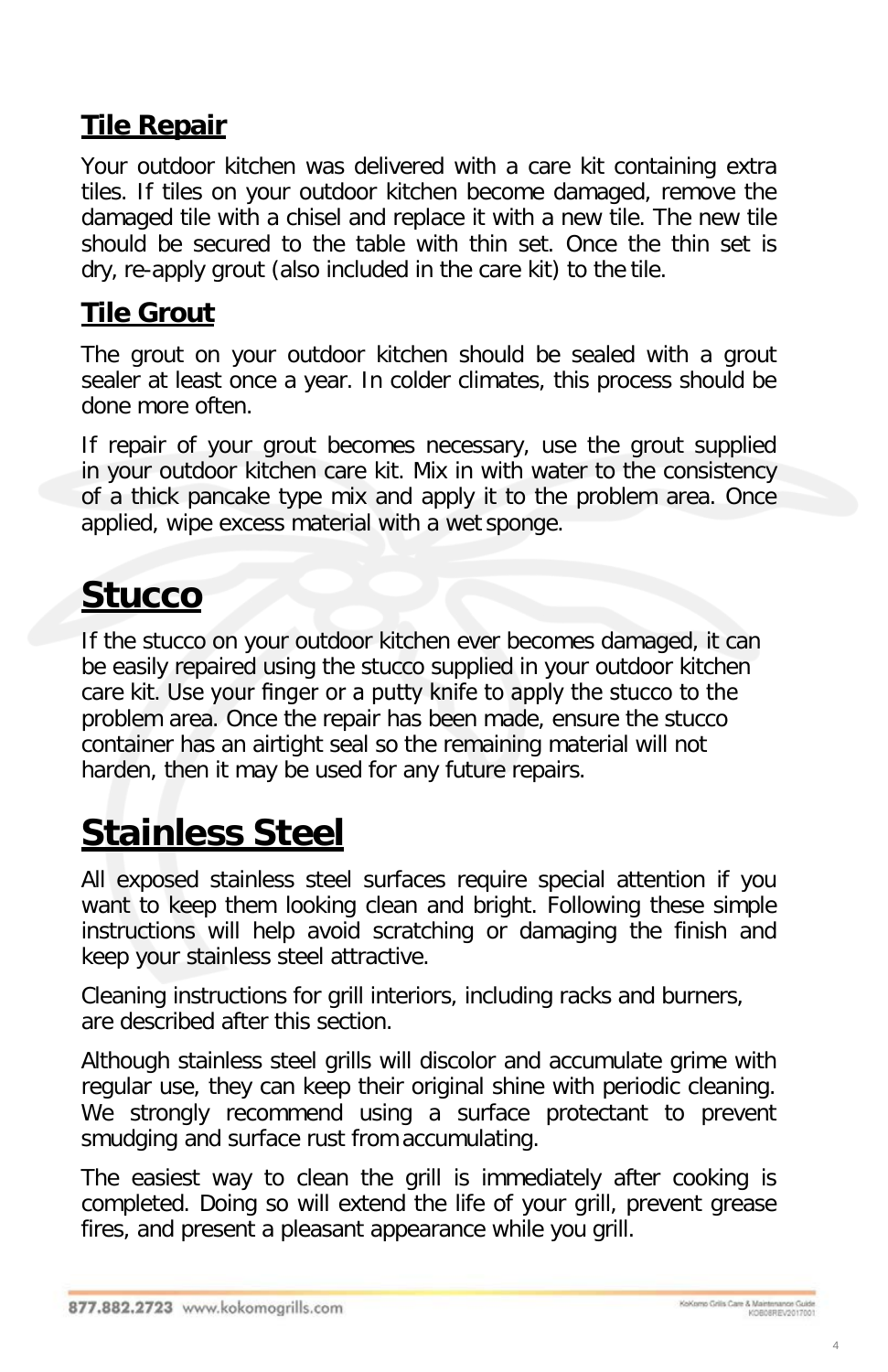To ensure safe and proper maintenance, we recommend you follow these directions carefully.

Clean internal parts of the grill regularly as determined by the amount of use and foods cooked. The entire grill should be cleaned at least once a year.

In addition, keep the area around your grill clear and free from combustible materials, gasoline, and other flammable vapors and liquids. Do not obstruct the flow of combustion and ventilation air.

## *Cleaning Products and Materials*

Avoid using these common cleaning products and materials – they will damage the surface of your stainless steel.

- CLR
- Lime-Away
- Oven cleaner
- Cleansers such as Ajax or Comet
- Ammonia
- Bleach
- Chlorine
- Steel wool pads
- Wire brushes
- Scrapers
- Pumice

We recommend these products for cleaning your stainless steel:

- Mild dish detergent such as Dawn
- Formula 409
- Fantastik
- Bar Keepers Friend (exterior ONLY)
- WD-40 (exterior ONLY)

We have had best success with Bar Keepers Friend, but WD-40 works very well too. Bar Keepers Friend is available in most hardware stores; WD-40 is widely available.

Some people have reported that using baking soda, lemon oil, olive oil, vinegar, or club soda can be effective for cleaning light soil on all stainless steel surfaces.

Do not use steel wool or wire brushes to scrub your grill. For light soil, use a damp sponge or cloth. For heavier stains, use a Scotch- Brite scrubber or similar product.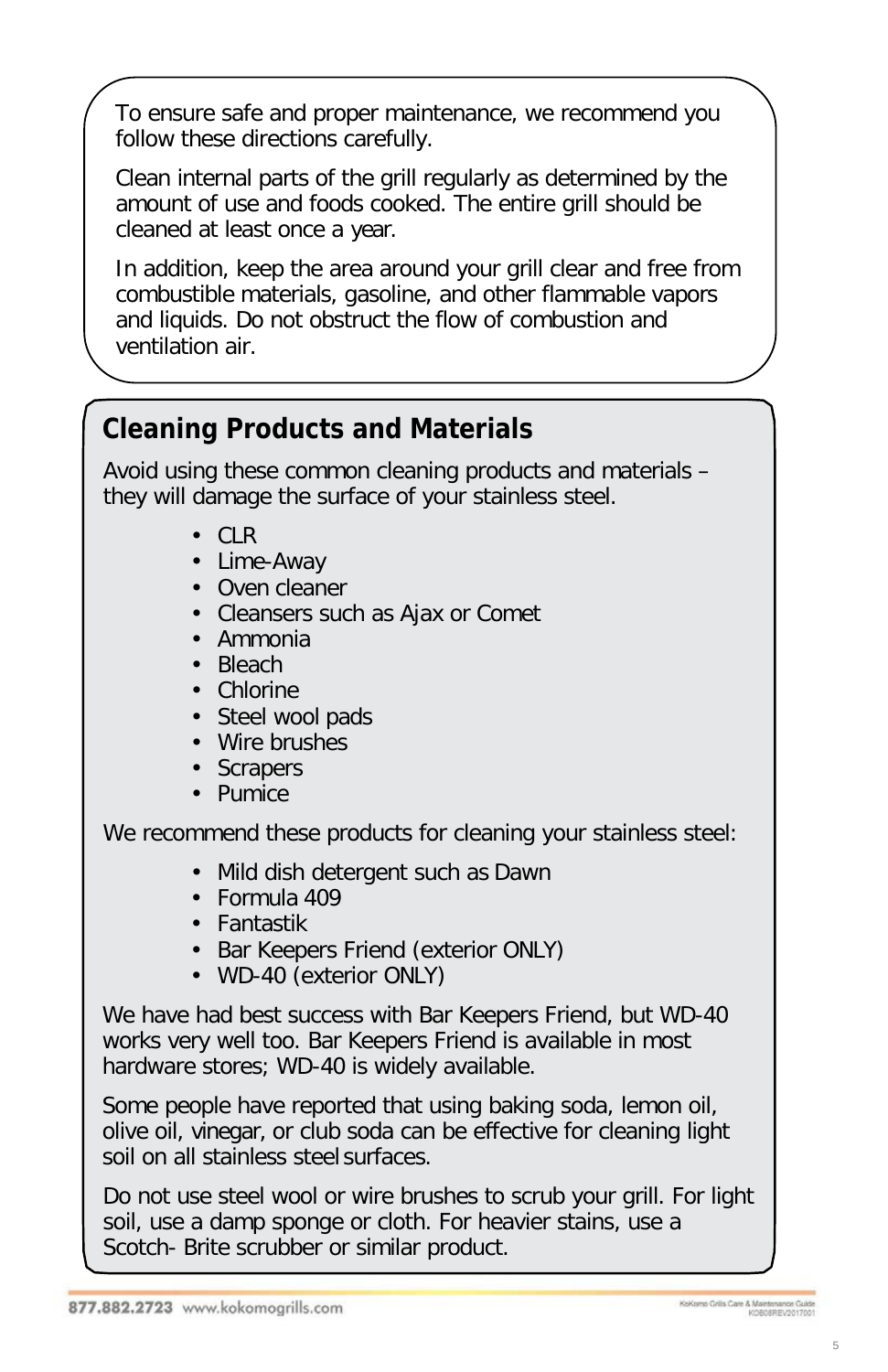#### 1. *Clean*

Thoroughly clean stains, food, and grime using a sponge or damp cloth with warm water and a mild dish soap. Use Fantastik or Formula 409 to remove heavier soil.

#### 2. *Rinse*

Thoroughly rinse all surfaces and dry them completely with a clean towel. Do not allow stainless steel to air dry.

#### 3. *Polish*

We strongly recommend that you apply a surface protectant to all exposed stainless steel surfaces.

Spray a small amount of WD-40 or Bar Keepers Friend on a piece of paper towel and rub with the grain over the surface of the appliance. Using a clean terry cloth or paper towel, polish the appliance by rubbing with the grain until excess liquid is removed and the surface shines. It should not be oily to the touch; however, some residue is acceptable.

Some people have reported that using lemon oil products such as Old English furniture polish is effective for polishing stainless steel and protecting the surface.



Do not use cleaning products near food or on food preparation surfaces as it is a health hazard. This includes the interior of the grill, grill racks, stainless steel sinks, the inside of cabinets, warming drawers, and/or ovens.



NEVER spray WD-40 or any cleaning products near an open flame! These products are extremely flammable **Fire** according to their aerosol forms.